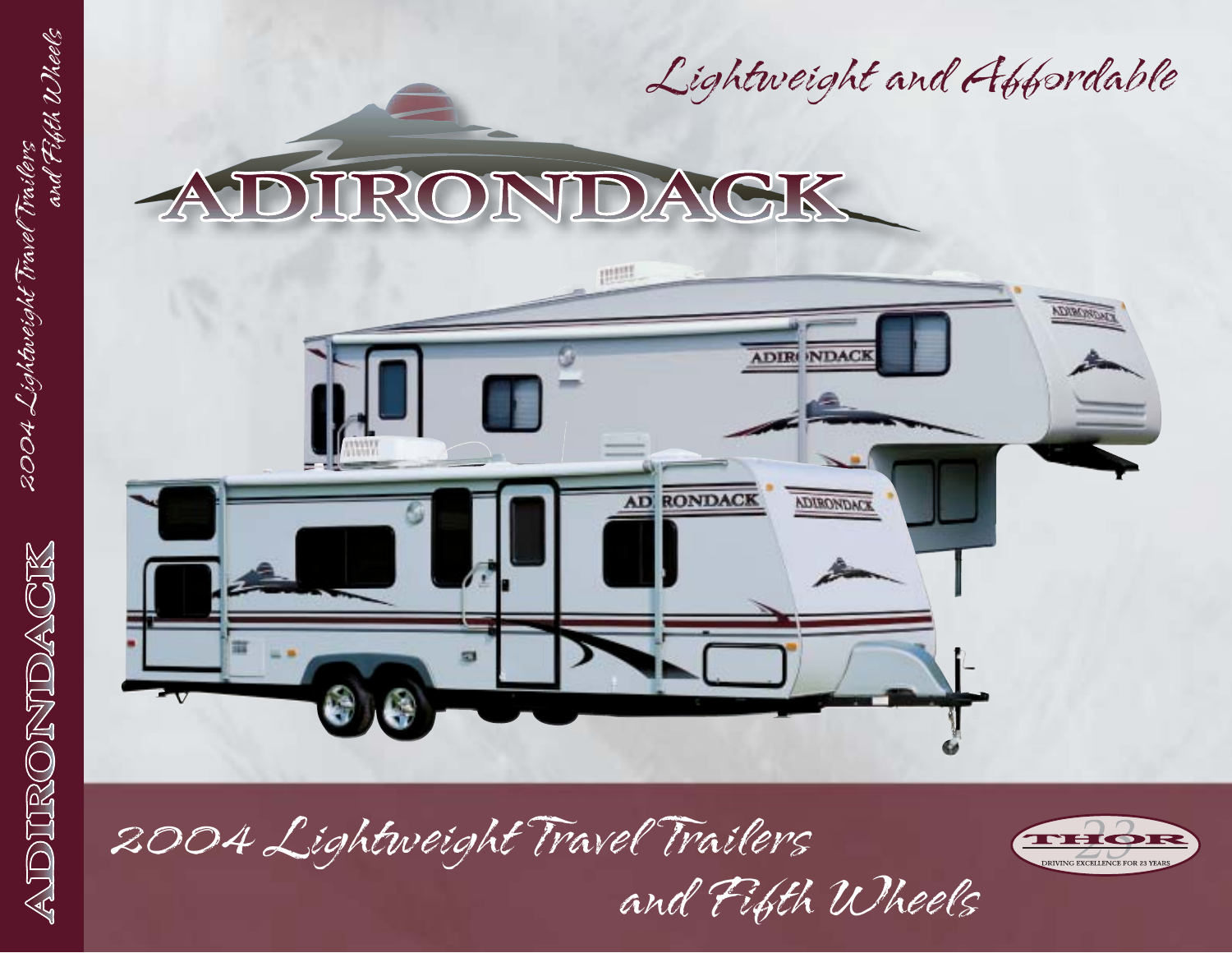



Relax in luxury. Relax in luxury.

When it's time for that well-deserved vacation or just a weekend away, the luxury and comfort of the all-new Adirondack will help you relax in style.

The Adirondack's sleek, aerodynamic styling comes from a fully-laminated, welded aluminum super-structure that gives it long-lasting strength and durability.

Charming interior décor inspired by European designs make the Adirondack the best value when it comes to lightweight travel trailers.

> The enclosed underbelly enhances the aerodynamics on the Adirondack and protects the fresh water and holding tanks and floor from the hazards of the road.

Preparing something to eat will be a treat for the family chef in your spacious kitchen. Adirondack features stainless steel appliances.

On the cover: 27BH with optional Pac-n-Play and 27RL fifth wheel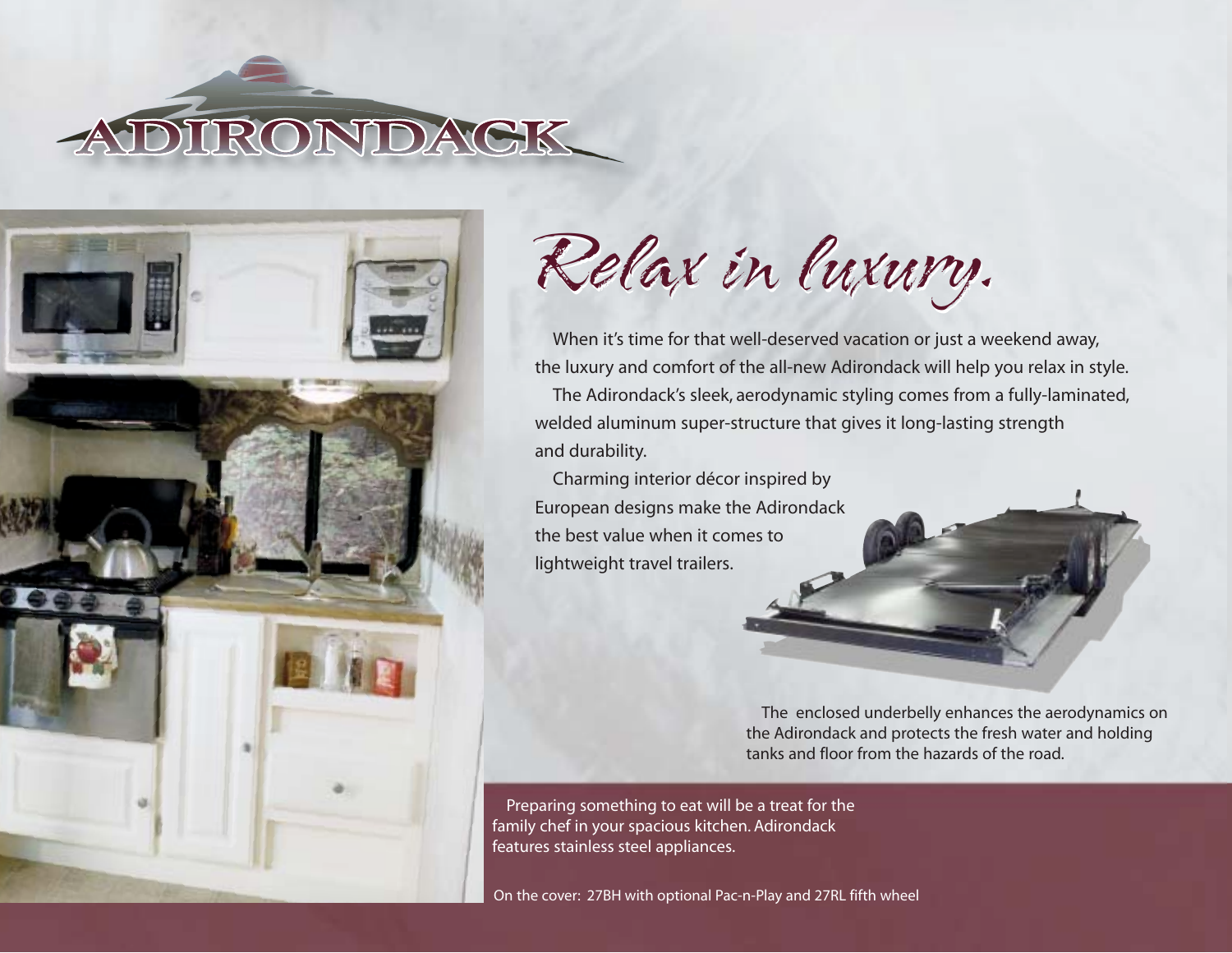Contemporary Interior Contemporary Interior

If you think the Adirondack looks good on the outside, you'll really be impressed with its handsome, European-styled interior.

From front to back, you'll find plenty of pleasing, luxurious touches. Congoleum residential flooring, color-coordinated counter tops and fabrics, and Harmony raised-panel cabinet doors with cathedral arches. And so much more.

All of this luxury makes relaxing in your Adirondack just like home.

COOKKO



**JIRONDACK** 

Many floorplans include slide-out rooms to maximize interior space. The 26QS with rear bed slide is a first in the industry. It's all electric, self-supporting and gives you a full queen bed.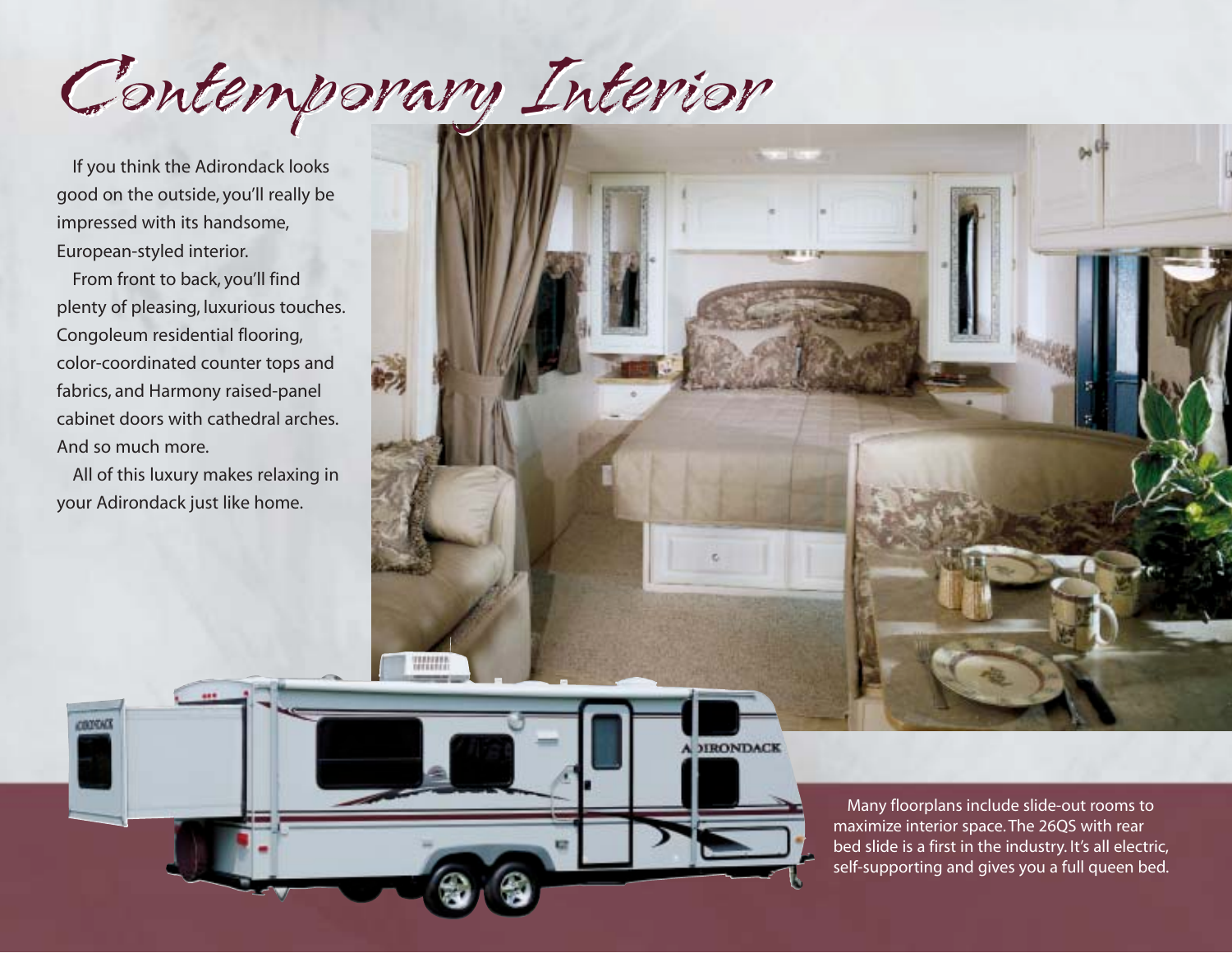

### 26QS

Lots of sleeping space in this innovative queen bed, hard wall slide floor plan. Front bunks, dinette, sofa bed and rear queen bed allow the 26QS to sleep ten!



## 27BH

You will be pleasantly surprised on the amount of sleeping and storage space in the 27BH. With the sofa, dinette, bunk beds and queen bed, this unit sleeps eight. The cavernous "Storage Plus" pass-thru compartment, kitchen pantry and oversized wardrobe gives you the space you need to take all of your gear with you.



It's the little touches like cathedral arched harmony cabinets and premium designer lights that make Adirondack your best value.



Eating in has never been so enjoyable when you dine on the oversized dinette. Upgraded, 5" thick vinyl-backed Skylar fabrics make it stylish, durable and easy to clean.



## 26RK-SL

The sofa slide creates a large living area for your family. With the queen bed, sofa bed and dinette, this unit sleeps six. All this in a 26' trailer!



27FK-DSL

The sofa dinette slide creates a large living area for your family. With the queen bed, sofa bed and dinette, this unit sleeps six.



Keep coats and towels off the floor and out of the way with these easily accessible, decorative hooks in your living and bath area.

Designer Decors Arched Dinettes Coat Hooks Premium Sofa Bed



Relax in plush comfort when you stretch out on the upgraded sofa bed, and lay your head on the attached arm pillows or decorative throw pillows.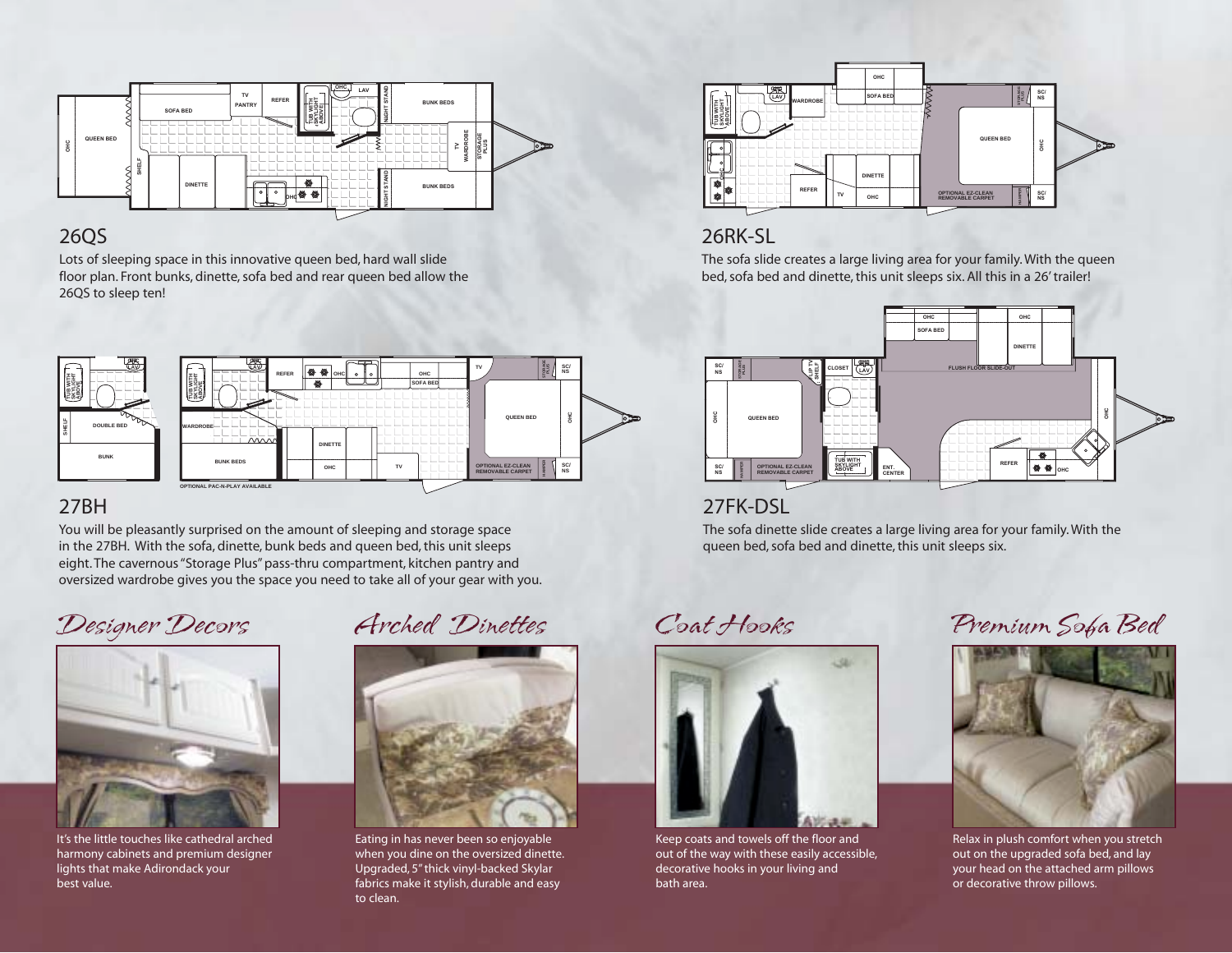

## 30BH-SL

The 30BH-SL is a great family trailer that sleeps eight. The sofa and dinette slide gives you the room you need to take the entire family on your vacation.





## 30RL-DSL

This rear living room travel trailer creates a lot of open space in the living area. The large walk-through bath and queen bed makes this model very popular.



This hidden lock box keeps your valuables safe and out of sight (Adirondack package).

Pair 'n a Spare



With three residential-sized LP gas bottles, you've got a pair and a spare! You can use the third bottle for your grill or other LP camping equipment (not all models).

need to take all of your gear with you.



The carpet is removable! Take it out for cleaning, or store it away on those wet and muddy days (optional).



You'll find plenty of storage space in the two large storage drawers under the bed. They slide out easily so everything's accessible (Adirondack package).

Lock Box Pair'n a Spare Easy-Clean Carpet Stor-Drawers

You will be pleasantly surprised on the amount of sleeping and storage space in the 31BK-DSL. With the sofa, dinette, bunk beds and queen bed, this unit sleeps eight. The cavernous "Storage Plus" pass-thru compartment, kitchen pantry and oversized wardrobe gives you the space you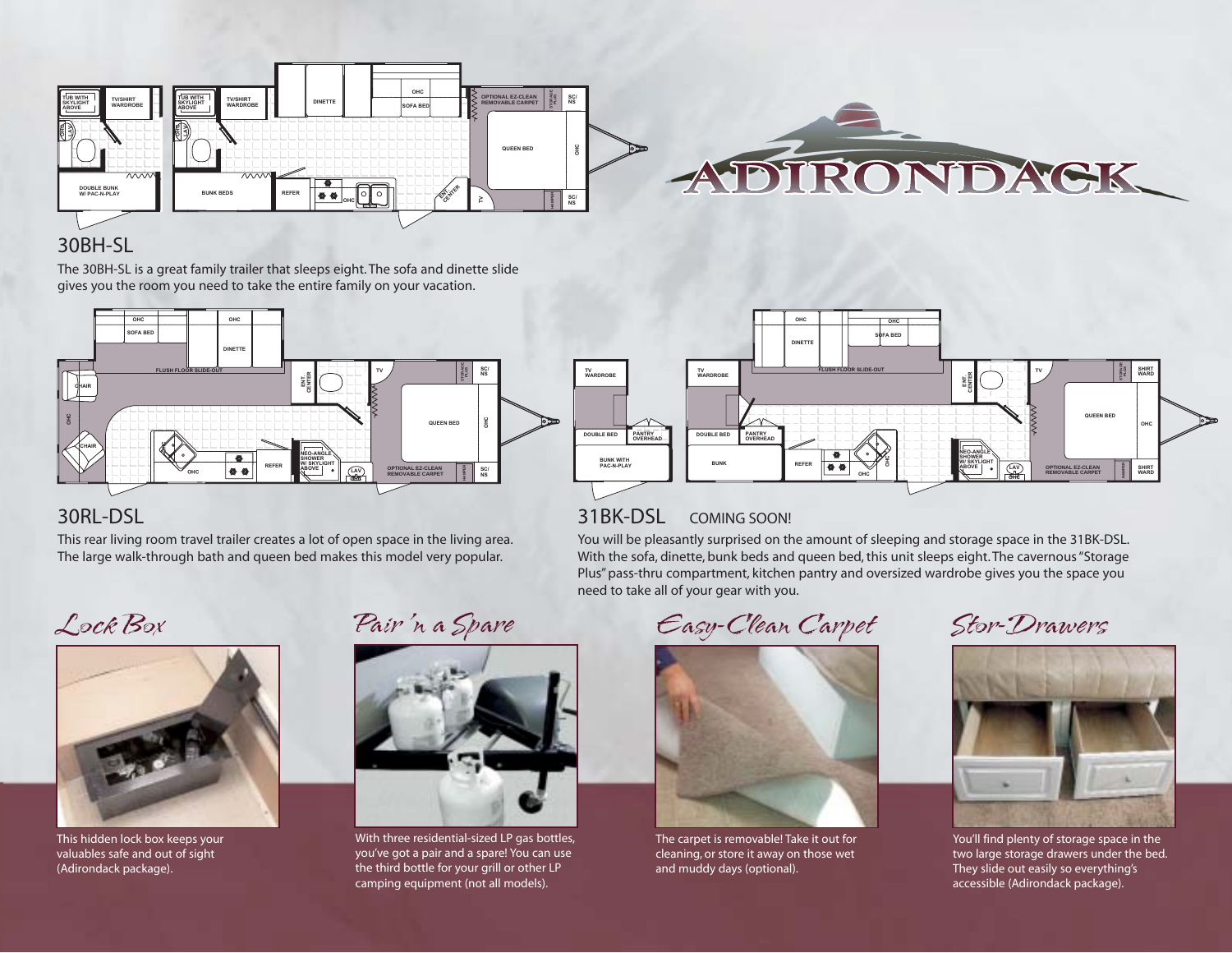

Fifth Wheels



## 28BH-M5

Bunk over double, queen bed, sofa bed and dinette sleeps nine. The breakfast bar gives your family the room it needs to enjoy a meal together.

## Designer Kitchen



Stainless steel dual bowl sink, designer single lever faucet, water filter and spout and decorator sink covers make this kitchen organized and fun to work in.





Centered under the awning, this 8" security light brightens your camp site at night.



## 27RL-M5

This popular floor plan with rear lounge, large bath and queen island bed sleeps six.



## 28RKS

Great new floorplan. You won't believe how much living area space is in this model. The 28RKS features a rear galley, double slide and walk-through bath.

Security Light Aluminum Rims



5-spoke aluminum rims are standard on Adirondack!

Stor-More Storage



Oversized, pass-through storage compartment is carpeted and includes a convenience light. The optional ABS sliding tray helps you get to those hard-to-reach items.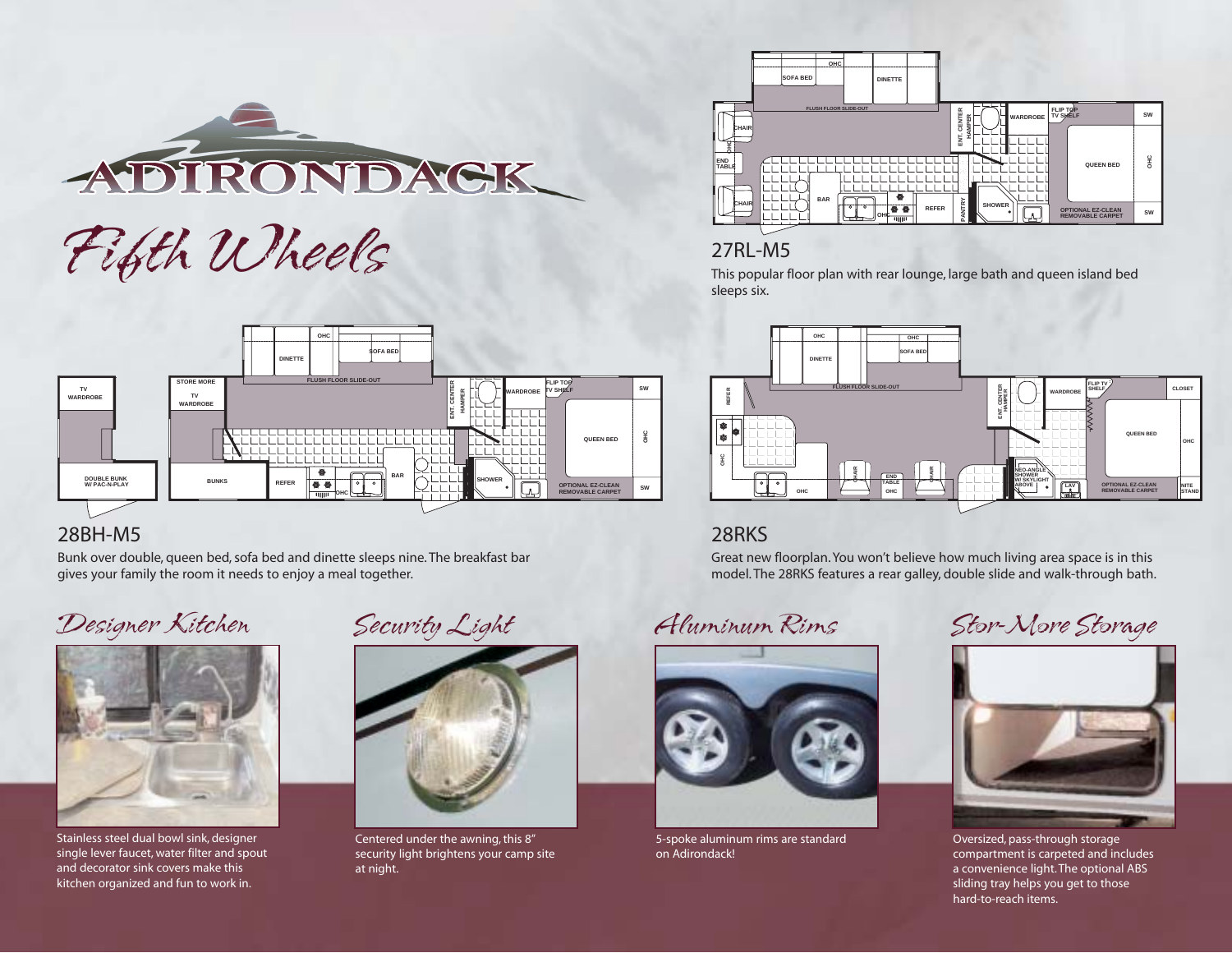## Dare to Compare Adirondack Value!

#### Standard Exterior Features

- Ultra lightweight aerodynamic design
- Grey fiberglass exterior with color coordinated trim
- Norco lightweight frame with highly durable E-Coat finish (travel trailers – non-DSL models)
- I-beam cambered chassis (fifth wheels and DSL travel trailers)
- Al-Ko rubber torsion "independent suspension" axles with 4-wheel electric brakes (SL and non-slide models)
- Leaf spring axles and suspension (fifth wheels and DSL models)
- Laminated 5" crowned roof structure
- EPDM one piece seamless rubber roof
- Enclosed underbelly
- Welded aluminum/laminated superstructure (roof, floor and walls)
- Radius corner entry door with dead bolt lock
- Aluminum rims
- ABS wheel wells
- Folding entry step
- High end designer graphics
- Rain gutters with corner down spouts
- Color ABS fender skirts
- Dark tint, radius clamp ring windows
- Step light with switch (exterior)
- Entry assist handle at door
- "Storage Plus" pass thru exterior storage with light
- Ozite carpet in pass thru storage area's
- LP systems:
- Travel trailers, non-slides and SL models: Three 20 lb. LP tanks - Travel trailers with DSL: Two 30 lb. LP tanks
- Fifth wheels: Two 30 lb. LP tanks
- Break-away trailer switch
- 120 volt exterior outlet
- Courtesy light at hitch

#### Standard Appliances and Electrical

- Stainless steel designer appliances
- Norcold double-door gas / electric refrigerator
- 3 burner Wedgewood range with "quick boil" burner and large oven
- Range hood with 12 volt light and exhaust fan
- Systems monitor panel
- 6 gallon gas water heater with bypass kit
- Forced air DSI furnace with wall thermostat
- Ducted heat
- Pre-wired for air conditioning
- Pre-wired for stereo
- Solid state converter with built in battery charger
- LPG leak detector
- Fire extinguisher
- Smoke detector
- Designer 12 volt interior lights
- 30 amp power cord with storage compartment
- Demand water pump

### Standard Interior Features

- "Harmony" white raised panel cabinet doors with cathedral arch
- **Skylar interior fabrics**
- Residential tile like linoleum
- 5" thick, reversable arched back dinette seats
- Stain resistant, vinyl-backed dinette seats
- European styling inspired lighting fixtures
- Décor wall paper border
- Mini blinds throughout
- Designer style window treatments
- Upgraded sofa with arm rests
- Skylight roof vents
- TV shelf/cabinet
- Glass decorator light over dinette table (most models)

#### Kitchen Features

- Residential single lever faucet
- Trash bag holder below sink
- Double bowl stainless steel sink

#### Bedroom Features

- Decorator lights in the bedroom
- Décor coordinated bedspread with headboard
- Mirrored wardrobe closets

#### Bath Features

- Power roof vent in bathroom
- Shower curtain
- Skylight
- Bathroom medicine cabinet (most models)
- Six panel bath door
- Fiberlink bathtub with standard tub surround

#### Adirondack Pack Option

- Bedroom pillows
- Sofa pillows
- Coat and towel hooks
- ABS LP bottle cover (travel trailers)
- Dual sink covers
- Inside exit assist handle at door
- Large scare light with switch
- Storage drawers on metal glides under bed (travel trailers)
- Security lock box

### Comfort Group Option

- 13.5 BTU air conditioning with remote wall thermostat
- AM/FM/CD player with weather band and four speakers
- A&E 8500 series awning
- TV antenna with cable prep
- Large Samsung microwave
- Spare tire with cover

#### Other Optional Features

- Electric slide mechanism
- Four corner stabilizer jacks
- Electric front jack (fifth wheels)
- Roof ladder (fifth wheels)

• Safety glass

• Fantastic vent

• Day/night shades • Pac-n-play Stove cover

• Exterior Vitco RVQ grill system • Exterior spray away station

• 12 volt heat pads for holding tanks

• Water filter system with spout

• ABS slide tray for "Storage Plus" pass-through storage

• 6-gallon gas electric water heater with DSI • Optional décors available; check with your dealer

• Removable easy clean carpet in bedroom (travel trailers)